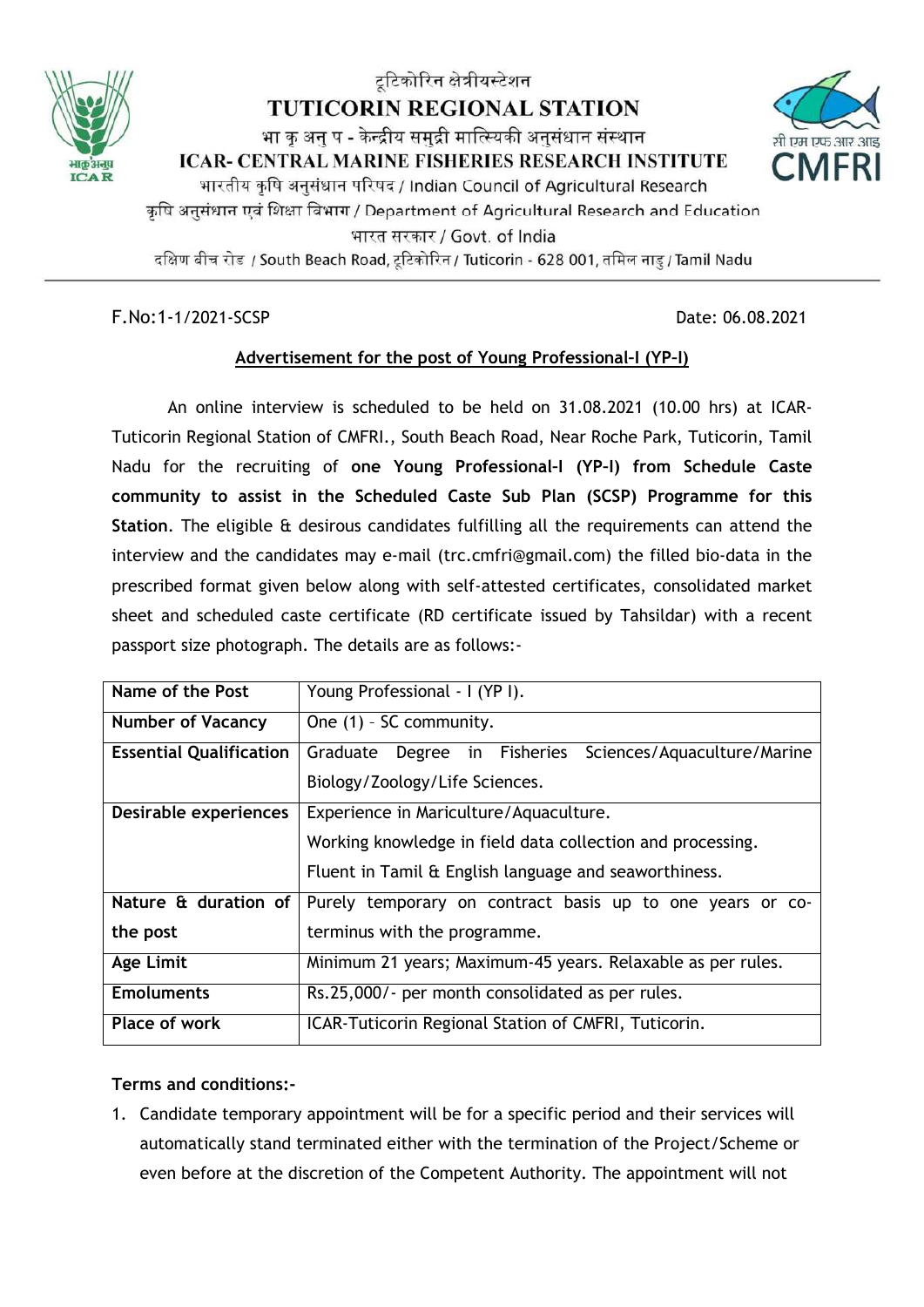bestow upon them any claim for regular employment at ICAR-CMFRI or any other ICAR Institutes.

- 2. The advertised post is only for Scheduled Caste candidates.
- 3. Candidates may mail the filled bio-data in the prescribed format given below along with self-attested certificates, consolidated market sheet and scheduled caste certificate (RD certificate issued by Tahsildar) to trc.cmfri@gmail.com till 13.00 hrs on 28-08-2021. Please mention "Application for the post of Young Professional-I" in the subject line of the mail. All original documents should be produced at the time of joining.
- 4. Shortlisted candidates will be informed by email only and should appear for an online interview via a suitable online platform.
- 5. The Director, ICAR-CMFRI reserves the right to fill up or not to fill the vacancies notified in this advertisement.
- 6. At the end of the assignment, such staff will not have any right to claim any employment or engagement.
- 7. At the time of the verification of original documents (even after selection), if it is found that an attempt has been made by the applicant to willfully conceal, misrepresent the facts or canvass, such applicant will not be considered for selection and due action will be implemented.

Scientist-in-cha